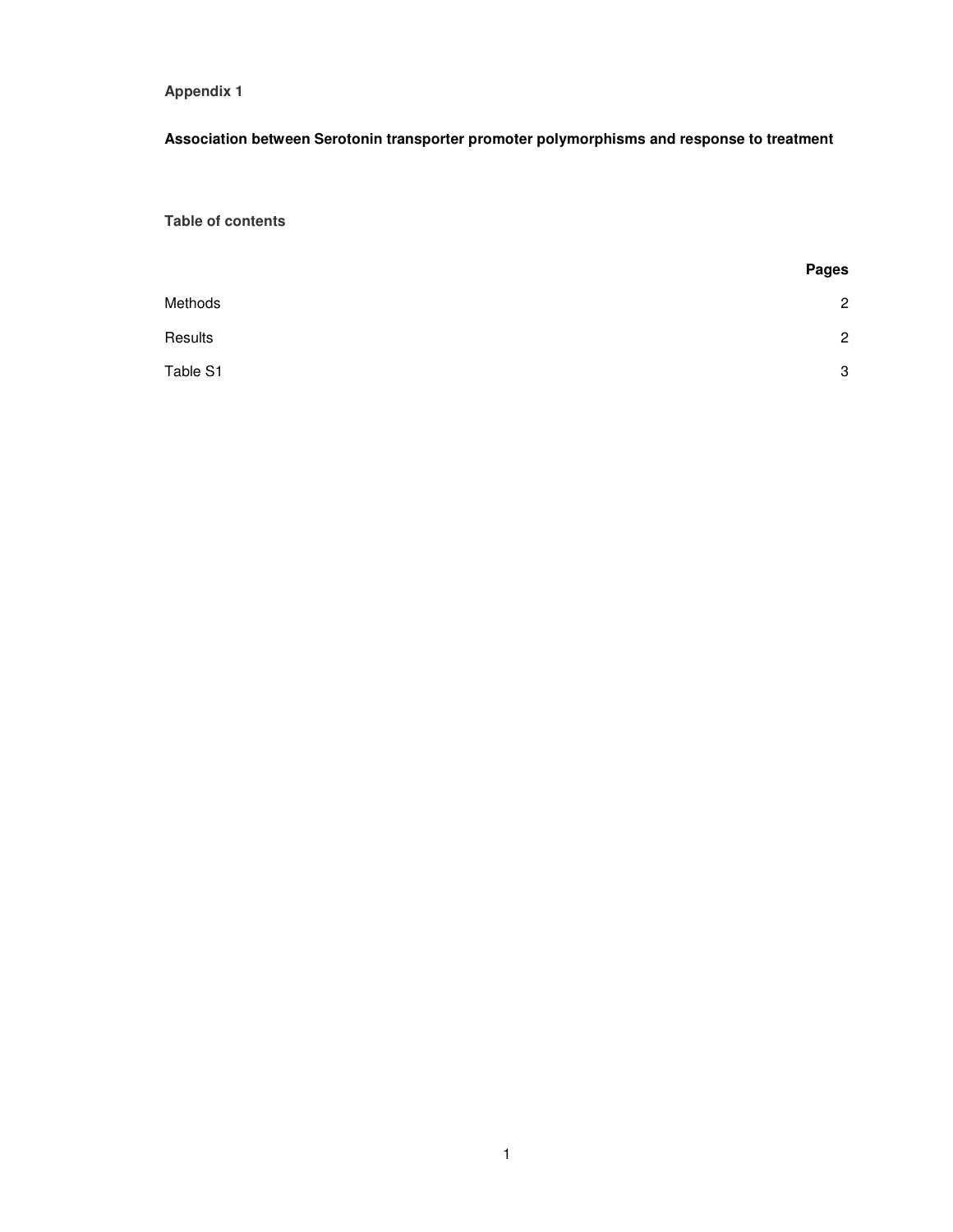## **Methods**

DNA was extracted from 200 µl of citrated blood using the QIAamp DNA Blood Mini Kit (Qiagen Cat. No. 51106) and then genotyped. PCR included DMSO and used the primer sequences FORWARD 5'GGCGTTGCCGCTCTGAATGC3' and REVERSE 5'GAGGGACTGAGCTGGACAACCAC3'. We used biotaq (bioline)  $54^{\circ}$ C and 35 cycles. PCR products were run on a 2% agarose gel to distinguish the difference in band sizes of 484/528bp. A band of 528bp indicated *I/I*, 484 and 528bp *I/s* and 484bp only indicated ss genotype. The alleles were in Hardy Weinberg equilibrium.

The differences across the groups were tested with ANOVA.

## **Results**

Genotype data are available for 96 (97%) of ITT patients. Thirty (30.3%) patients had *II* genotype, 25 (25.3%) had sl genotype and 41 (41.4%) had ss genotype. No statistically significant differences across the groups were found for primary or most secondary outcomes (Table S1). However our data indicate that sl genotype patients may react more favorably to Ondansetron (bigger improvement in stool form and bigger increase in transit time) compared to ll genotype patients though the differences never reached 5% statistical significance (data on request).